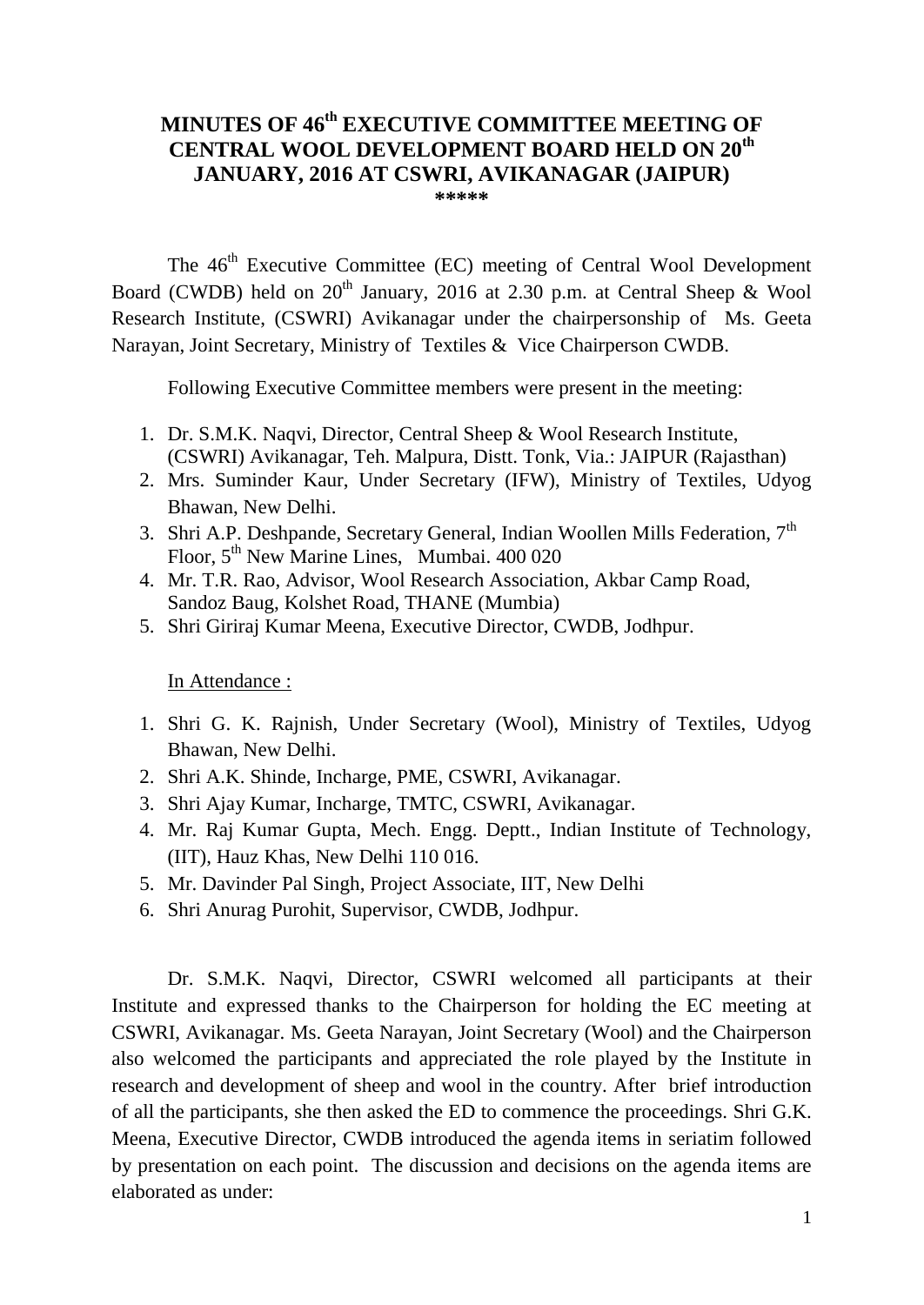## **I. Confirmation of minutes of the last meeting (45th) of Executive Committee held on 25th November,2014 in New Delhi.**

Since no comments were received from any member, the minutes of  $45<sup>th</sup>$ meeting of the Executive Committee of the CWDB were confirmed unopposed.

## **II.** Action taken report on the decisions of 45<sup>th</sup> meeting of the Executive **Committee.**

Actions taken with reference to the decisions of the  $45<sup>th</sup>$  meeting were noted by the EC. However regarding the decisions relating to CFCs at Ludhiana and Kekri under Quality Processing of Wool scheme, the discussion emerged as follows :

(i) It was explained that during  $11<sup>th</sup>$  Plan the Board had established 14 Common Facility Centers (CFC) for different processing facilities at different locations but out of them following two implementing agencies expressed their inabilities in running the respective CFCs any further. The details of these two CFCs are :-

- (a) M/s. Monika Handloom Workshop Co-op. Industrial Society, Ludhiana : In FY 2007-08, the Board sanctioned one CFC for setting up wool combing & spinning unit for processing of scoured wool into wool tops and spinning of yarn at Ludhiana and released total grant of Rs. 45.57 lakhs for procurement of machineries.
- (b) M/s. Bajaj Woollen Mills, Kekri, Ajmer (Raj.): In FY 2008-09, sanctioned this CFC for setting up of wool processing facilities for scouring, carding, spinning at Kekri, Ajmer with total grant of Rs. 47.17 lakhs for procurement of machineries only.

(ii) As per the agreement made with the agency while sanctioning the project, the Memorandum of Understanding stated that : "The CWDB with the consent of Ministry will be free to remove, dispose of the machineries/ equipments of the centre or enter into agreement with other party to ensure utilization of these equipments if the agency has not optimally utilized the same for meeting the objectives.

(iii) Project Committee recommendation : The existing machineries should be shifted to some other interested agencies which would be decided through open advertisement process.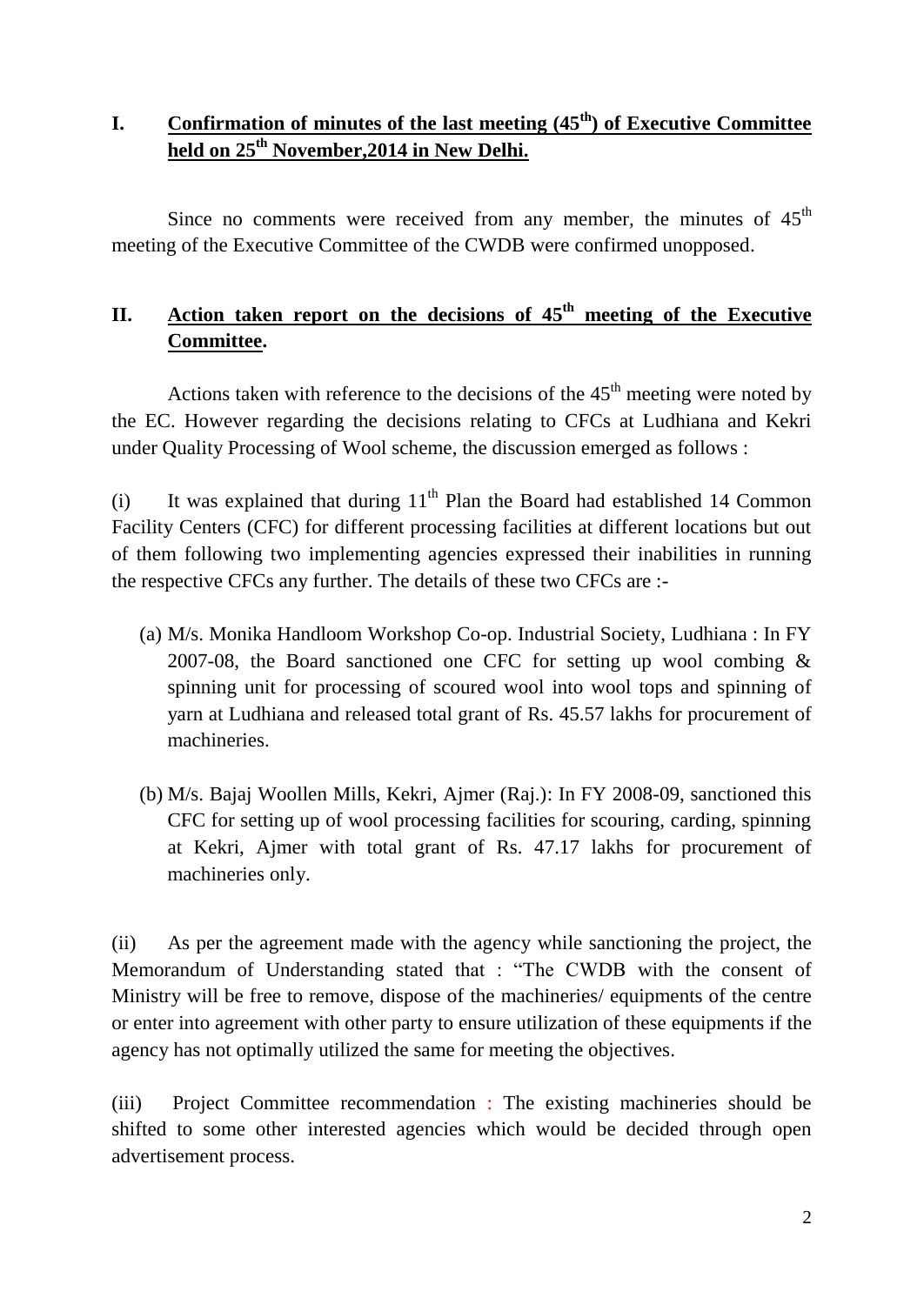(iv) After detailed discussion, the Executive Committee decided that a team comprising of a member each from CWDB, CSWRI and an expert (preferably from WRA) shall visit the two CFCs and submit a report on performance of installed machineries, comparative analysis of two CFCs vis-à-vis other CFCs, shifting cost, residual life of machineries, status of achievement regarding purpose of CFC, obligation on the agency, if any and suggest how to use Government fund in best manner as per terms and conditions of the scheme within six weeks.

### **3. DISCUSSION ON B.E. & R.E. OF FY 2015-16 AND PROGRESS MADE BY C.W.D.B. TILL DATE.**

The ED, CWDB updated the members about the progress under implementation of Annual Plan 2015-16 of CWDB. The MOT has already released Rs. 15.92 crore to CWDB out of total allocation of Rs. 16.77 crore and Board has utilized Rs. 10.56 crore up to  $15<sup>th</sup>$  Jan., 2016. He ensured that the Board would utilize entire allocated funds except Social Security Scheme for insurance of sheep and shepherds as it is in process of subsuming with the core schemes. It was proposed to re appropriate funds allocated under "Integrated Wool Improvement & Development Programme' IWIDP for 2015-16 within the same allocated budget of Rs. 6.11 crore. More funds was proposed under "Sheep & Wool Improvement Scheme"(SWIS) to meet liabilities under ongoing projects which will be taken from HRD scheme as the Board is not organizing Woollen Expo under HRD & Promotional Activities.

The EC noted the BE/RE along with physical achievement under implementation of Annual Plan 2015-16 up to  $15<sup>th</sup>$  January, 2016

### **4. DISCUSSION AND APPROVAL OF PENDING PROJECT**  PROPOSALS AS RECOMMENDED BY 28<sup>TH</sup> MEETING OF THE **PROJECT COMMITTEE OF THE BOARD HELD ON 20th NOV., 2015.**

The  $28<sup>th</sup>$  Project Committee meeting of the CWDB held on  $20<sup>th</sup>$ November, 2015 at New Delhi has recommended some new project proposals to the Executive Committee for consideration and necessary approval. The EC after detailed discussion approved following proposals for implementation during remaining period of FY 2015-16  $&$  FY 2016-17 :-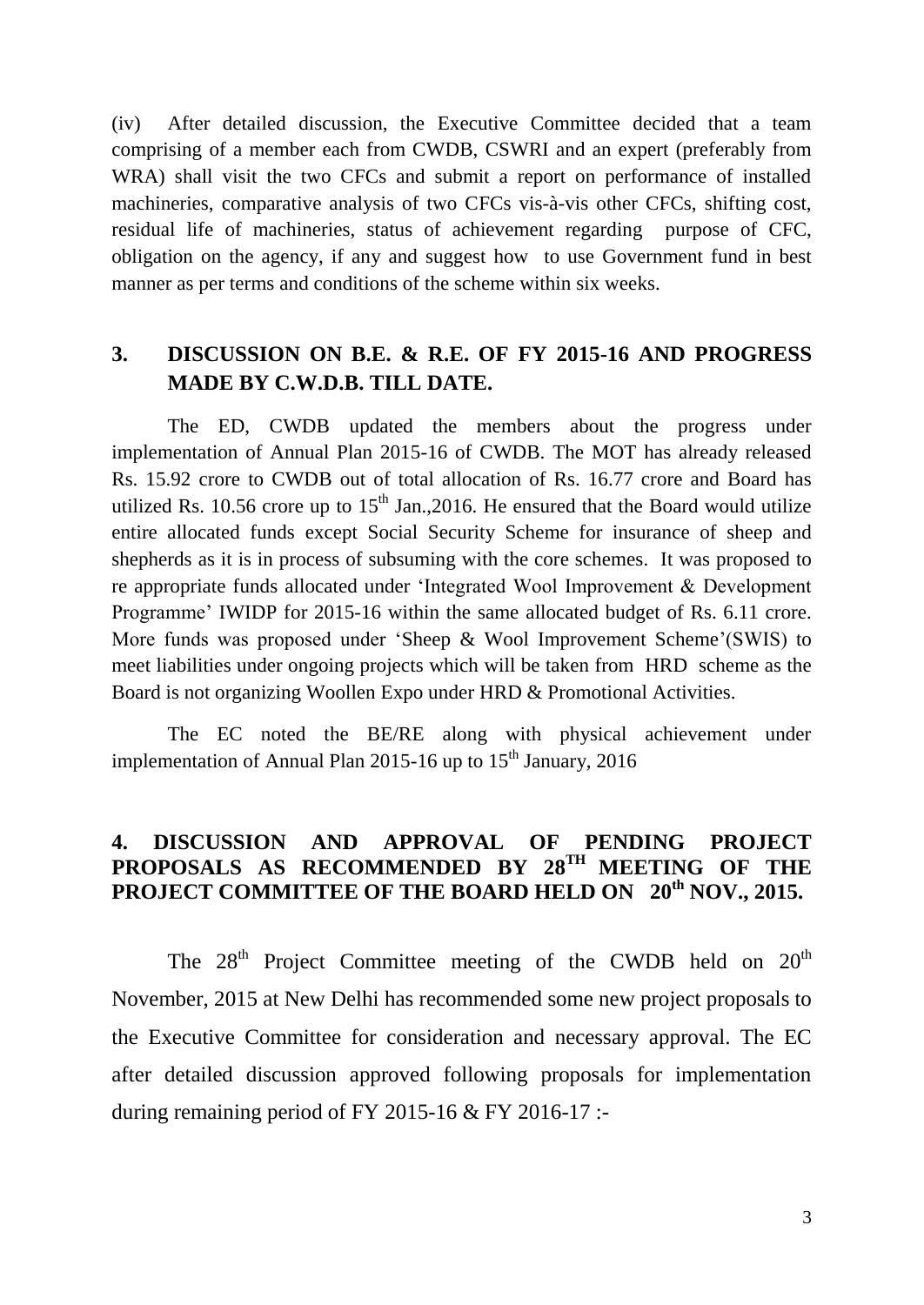## **I.** Scheme : **Sheep & Wool Improvement Scheme (SWIS)**

Name of Implementing Agency : H.P. State Wool Procurement & Marketing Fed. Ltd., Govt. of H.P., Shimla

### A. To continue the project in remaining 2 years of project period

| Component   | Physical target    | Financial               | Financial               | <b>Executive Committee's Decision</b>   |
|-------------|--------------------|-------------------------|-------------------------|-----------------------------------------|
|             |                    | grant for<br>$2nd$ year | grant for<br>$3rd$ year |                                         |
| a. Health   | a. 4 lakh sheep    | 72 lakhs                | 72 lakhs                | Continue the project in remaining       |
| Care        | $@$ Rs. 18/- sheep |                         |                         | period of project period as per project |
|             | annually           |                         |                         | proposal.                               |
| b. Overhead | b. 4 lakh sheep    | 20 lakhs                | 20 lakhs                |                                         |
| Expenses    | $@$ Rs. 18/- sheep |                         |                         |                                         |

### B. To shift the location of Farm from approved Sarol (Chamba) to Tal (Hamirpur) or Ram Centre Nagwain (Mandi)

| Component       | Physical     | Grant      | Proposed to shift | <b>Executive Committee's Decision</b> |
|-----------------|--------------|------------|-------------------|---------------------------------------|
|                 | target       | Sanctioned | site at           |                                       |
| Strengtheni     | One Farm     | Rs. 20     | Tal (Hamirpur) or | Approved shifting of location as per  |
| ng of Sheep     | in H.P.      | lakhs      | <b>Ram Centre</b> | of the<br>Implementing<br>request     |
| <b>Breeding</b> | <b>State</b> |            | Nagwain (Mandi)   | Agency <i>i.e.</i> at Tal (Hamirpur). |
| Farm            | (Chamba)     |            |                   |                                       |

#### **II.** Scheme: **Human Resource Development & Promotional Activities**  I

|   |                  |                     |            |               | (Rs. in lakhs)                        |
|---|------------------|---------------------|------------|---------------|---------------------------------------|
| S | Implementin      | Activity            | Unit/      | Total         | <b>Executive Committee's Decision</b> |
| N | g Agencies       |                     | Physical   | project cost  |                                       |
|   |                  |                     |            | $for 2015-16$ |                                       |
|   |                  |                     |            | & 2016-17     |                                       |
| 1 | Mechnical        | R&D<br>project      | Duration   | 32.94         | Machine shearing increases the        |
|   | Engineering      | entitled            | of<br>one  |               | wool production per animal and        |
|   | Department,      | "Dissemination of   | year       |               | enhances the wool quality but         |
|   | <b>IIT</b> Delhi | the low cost sheep- | funds in 2 |               | presently only costly imported        |
|   |                  | shearing<br>hair    | installmen |               | shearing machines are available.      |
|   |                  | device developed    | ts         |               | Therefore, there was a need to        |
|   |                  | IIT,<br>New<br>by   |            |               | develop an indigenous<br>sheep        |
|   |                  | Delhi"              |            |               | shearing machines with low cost.      |
|   |                  |                     |            |               | IIT, Delhi has submitted a project    |
|   |                  |                     |            |               | proposal in this<br>regard.           |
|   |                  |                     |            |               | Representatives of IIT, Delhi         |
|   |                  |                     |            |               | explained their R&D project during    |
|   |                  |                     |            |               | the meeting. EC approved the R&D      |
|   |                  |                     |            |               | project in principle up to the stage  |
|   |                  |                     |            |               | of development of the device          |
|   |                  |                     |            |               | prototype and its successful field    |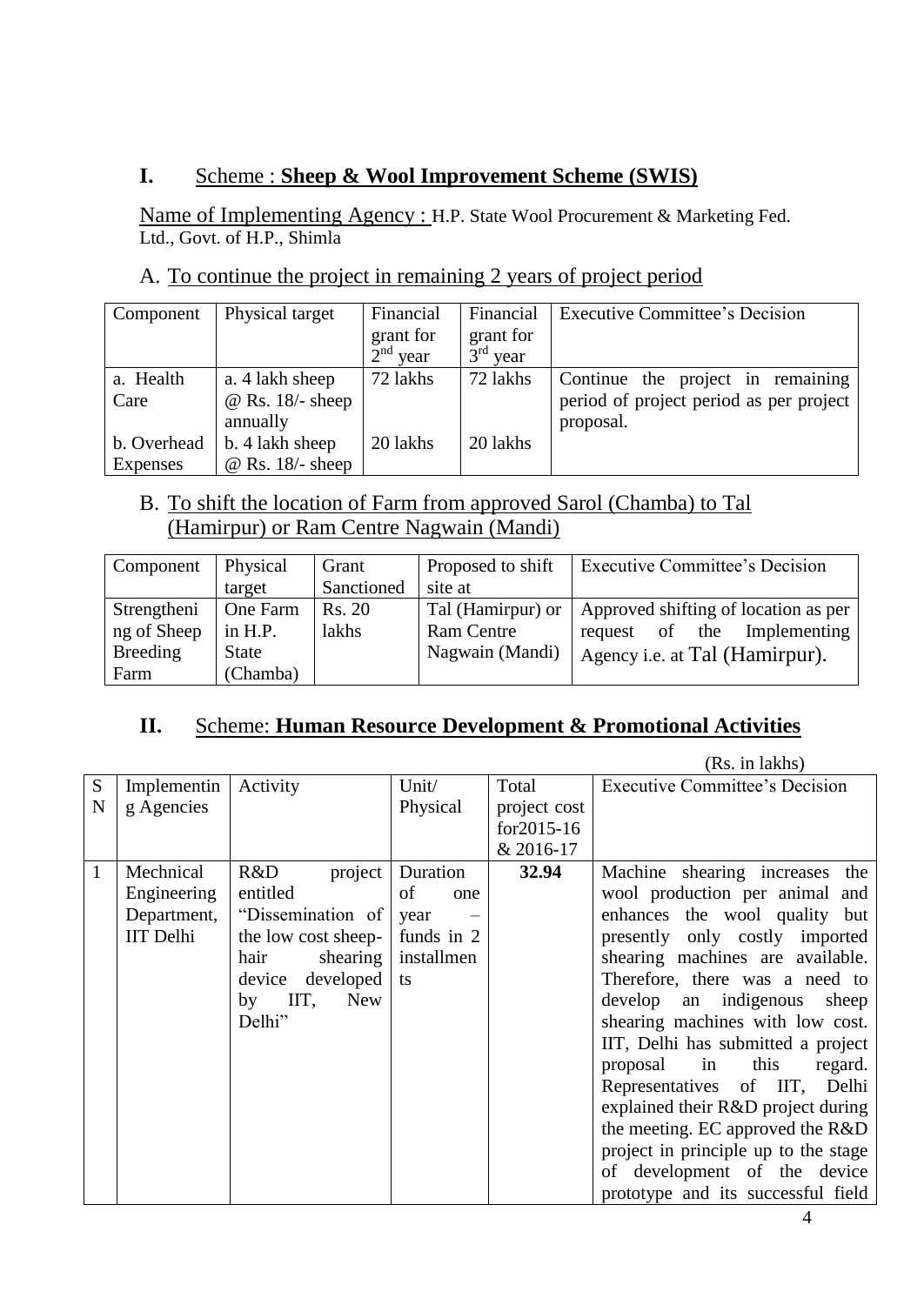|                |                                                                   |                                                                                                                                                             |                                                                                                              |                                                                                   | in<br>three<br>testing<br><b>States</b><br>viz.<br>Uttarakhand, Rajasthan and in<br>Karnataka. IIT was, therefore asked<br>to submit a break-up of the project<br>cost accordingly.                                                                                                                                                                                                                                                                                                                                                                                                                                                                                                                                                |
|----------------|-------------------------------------------------------------------|-------------------------------------------------------------------------------------------------------------------------------------------------------------|--------------------------------------------------------------------------------------------------------------|-----------------------------------------------------------------------------------|------------------------------------------------------------------------------------------------------------------------------------------------------------------------------------------------------------------------------------------------------------------------------------------------------------------------------------------------------------------------------------------------------------------------------------------------------------------------------------------------------------------------------------------------------------------------------------------------------------------------------------------------------------------------------------------------------------------------------------|
| $\overline{2}$ | LAHDC,<br>Kargil                                                  | Short-term training<br>programme<br>for<br>Pashmina growers<br>spinning,<br>under<br>dyeing,<br>manufacturing<br>of<br>woolen items.                        | 10 farmers<br>per batch<br>and total 4<br>batches<br>for $3$<br>months<br>total Rs.<br>57.00<br>lakhs        | Rs. 12.54<br>lakh for<br>only one<br>training<br>project                          | Kargil is also producing pashmina<br>and sheep wool and for<br>wool<br>value addition to the pashmina<br>wool\sheep wool in Kargil itself,<br>submitted<br>LAHDC, Kargil<br>a<br>proposal to provide training to 40<br>in<br>manufacturing<br>persons<br>of<br>woolen products. CWDB informed<br>LAHDC, Kargil that the proposal<br>would have to be modified as per<br>guidelines<br>governing<br>the<br>the<br>existing scheme. LAHDC, Kargil<br>submitted<br>its<br>consent<br>to<br>implement the training project in<br>prescribed manner of approved<br>HRD scheme of CWDB within<br>the financial outlay of Rs. 12.54<br>lakhs. EC approved one Training<br>Project with financial assistance of<br><b>Rs. 12.54 lakhs.</b> |
| 3              | Central<br>Sheep<br>&<br>Wool<br>Research<br>Institute,<br>Jaipur | "Short-term<br>training courses on<br>Woollen Products<br>Manufacturing and<br>Designing"<br>of<br>CSWRI for skill<br>of l<br>development<br>rural artisans | 10<br>trainees<br>per batch<br>and total 4<br>batches<br>for<br>3<br>months.<br>Total Rs.<br>16.24<br>lakhs. | Rs. 12.54<br>lakh only<br>as per<br>prescribed<br>norms of<br>training<br>project | Short-term<br>EC<br>approved<br>The<br>training project with prescribed<br>financial provision of Rs. 12.54<br>lakhs. Out of 4 batches 1 batch<br>training will be conducted in FY<br>2015-16 and rest of 3 batches will<br>be conducted in $FY-2016-17$ . It<br>also<br>agreed with<br>the<br>was<br>suggestion of CSWRI to set up a<br>central processing facility of the<br>tools to be distributed under the<br>project to self-help groups (SHG)<br>in place of individual trainees<br>within the financial ceiling of                                                                                                                                                                                                        |
| $\overline{4}$ | CSWRI,<br>Avikanagar-<br>Jaipur                                   | Wool Fair/Mela at<br>CSWRI,<br>Avikanagar-Jaipur                                                                                                            | invite<br>to<br>about<br>1800<br>farmers $\&$<br>500<br>students                                             | 5.00                                                                              | project component.<br>CSWRI organizes every year an<br>annual wool fair\mela under which<br>many sheep breeders from different<br>states, scientists participates. Wool<br>fair\Mela is useful in dissemination<br>technology developed<br>of<br>by<br>CSWRI in sheep and wool sector.<br>The EC approved Wool Fair with<br>financial assistance maximum up to<br>Rs. 5 lakhs. Against this financial                                                                                                                                                                                                                                                                                                                              |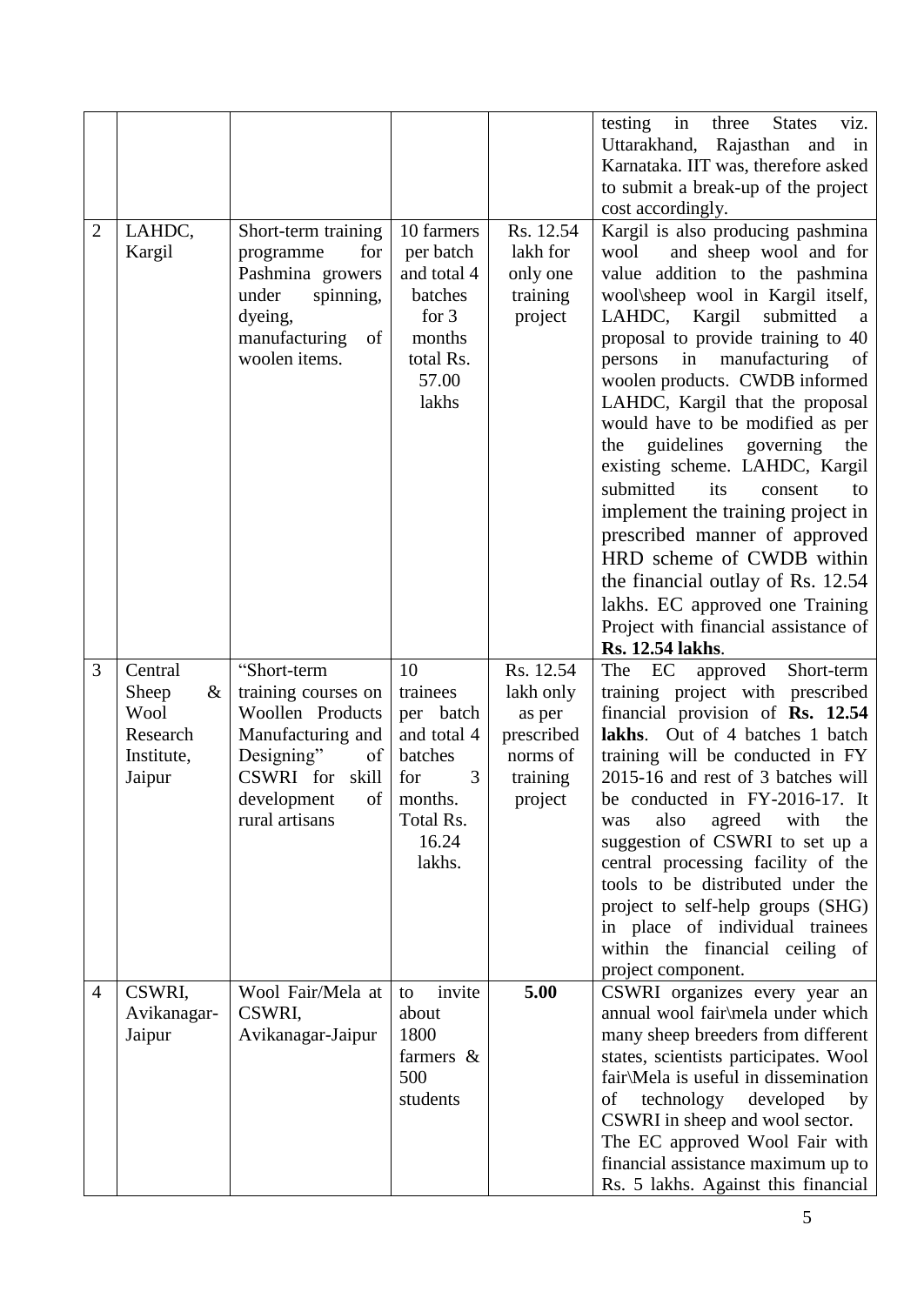| about each expenditure along with<br><b>Utilization Certificate.</b><br>5<br>CSWRI,<br>5.18<br>CSWRI has developed a technique<br>Short-term training<br>of Artificial Insemination in sheep.<br>Avikanagar-<br>programme<br>on<br>"Hands-on-<br>Jaipur<br>Breed improvement and<br>wool<br>production can be increased by<br>training on Oestrus<br>Synchro-nization<br>using this technique in the wool<br>Artificial<br>and<br>producing states.<br>Insemination<br>The EC approved AI Training<br>in<br>project with financial assistance of<br>Sheep"<br>maximum upto Rs. 5.18 lakhs.<br>Against this financial support, IA<br>will submit the details about each<br>expenditures<br>along<br>with<br>Utilization Certificate and list of<br>trained persons.<br>There is a need to disseminate the<br>8.70<br>CSWRI,<br>25 farmers<br>6<br>Five day training<br>each in 6<br>$($ @ Rs.<br>latest sheep rearing techniques to<br>Avikanagar-<br>programme<br>on<br>the sheep breeders for enhancing<br>Jaipur<br>"Knowledge<br>training<br>and<br>1,45,025<br>batches -<br>their income and CSWRI submitted<br>skill development<br>per batch -<br>6 batches)<br>a proposal in this regard.<br>of farmers in sheep<br>total<br>150<br>approved five days<br>and<br>farmers<br>The<br>EC<br>wool<br>production"<br>of<br>residential<br>training<br>programme<br><b>CSWRI</b><br>with financial assistance of Rs.<br>8.70 lakhs for conducting 6 batches<br>in FY 2015-16 and FY 2016-17 to<br>expose this available technique in<br>all States. Against this financial<br>support, CSWRI will submit the<br>details about each expenditure<br>along with Utilization Certificate<br>and list of trainees/Veterinary<br>officers.<br>5.88<br>Karnataka State has developed<br>$\tau$<br>Karnataka<br>Four days training<br>To<br>train<br>Programme<br>infrastructure to provide training to<br>Sheep<br>$\&$<br>40<br>in<br>Wool<br>Sheep Production<br>shepherds<br>sheep breeders in their State so that<br>$(\mathcal{Q}$ Rs.<br>there is no need to send their<br>and Management<br>$0.49$ lakh<br>Developmen<br>per batch<br>train<br>480<br>$-$ total 12<br>people to Central Sheep Breeding<br>per batch)<br>Corp.,<br>t<br>to<br>shepherds<br>batches<br>Banglore<br>Farm, Hissar for the training in<br>of<br>Karnataka State<br>sheep rearing.<br>The EC<br>approved four<br>days<br>residential<br>training<br>programme<br>with financial assistance of Rs. |  |  | support, IA will submit the details |
|------------------------------------------------------------------------------------------------------------------------------------------------------------------------------------------------------------------------------------------------------------------------------------------------------------------------------------------------------------------------------------------------------------------------------------------------------------------------------------------------------------------------------------------------------------------------------------------------------------------------------------------------------------------------------------------------------------------------------------------------------------------------------------------------------------------------------------------------------------------------------------------------------------------------------------------------------------------------------------------------------------------------------------------------------------------------------------------------------------------------------------------------------------------------------------------------------------------------------------------------------------------------------------------------------------------------------------------------------------------------------------------------------------------------------------------------------------------------------------------------------------------------------------------------------------------------------------------------------------------------------------------------------------------------------------------------------------------------------------------------------------------------------------------------------------------------------------------------------------------------------------------------------------------------------------------------------------------------------------------------------------------------------------------------------------------------------------------------------------------------------------------------------------------------------------------------------------------------------------------------------------------------------------------------------------------------------------------------------------------------------------------------------------------------------------------------------------------------------|--|--|-------------------------------------|
|                                                                                                                                                                                                                                                                                                                                                                                                                                                                                                                                                                                                                                                                                                                                                                                                                                                                                                                                                                                                                                                                                                                                                                                                                                                                                                                                                                                                                                                                                                                                                                                                                                                                                                                                                                                                                                                                                                                                                                                                                                                                                                                                                                                                                                                                                                                                                                                                                                                                              |  |  |                                     |
|                                                                                                                                                                                                                                                                                                                                                                                                                                                                                                                                                                                                                                                                                                                                                                                                                                                                                                                                                                                                                                                                                                                                                                                                                                                                                                                                                                                                                                                                                                                                                                                                                                                                                                                                                                                                                                                                                                                                                                                                                                                                                                                                                                                                                                                                                                                                                                                                                                                                              |  |  |                                     |
|                                                                                                                                                                                                                                                                                                                                                                                                                                                                                                                                                                                                                                                                                                                                                                                                                                                                                                                                                                                                                                                                                                                                                                                                                                                                                                                                                                                                                                                                                                                                                                                                                                                                                                                                                                                                                                                                                                                                                                                                                                                                                                                                                                                                                                                                                                                                                                                                                                                                              |  |  |                                     |
|                                                                                                                                                                                                                                                                                                                                                                                                                                                                                                                                                                                                                                                                                                                                                                                                                                                                                                                                                                                                                                                                                                                                                                                                                                                                                                                                                                                                                                                                                                                                                                                                                                                                                                                                                                                                                                                                                                                                                                                                                                                                                                                                                                                                                                                                                                                                                                                                                                                                              |  |  |                                     |
|                                                                                                                                                                                                                                                                                                                                                                                                                                                                                                                                                                                                                                                                                                                                                                                                                                                                                                                                                                                                                                                                                                                                                                                                                                                                                                                                                                                                                                                                                                                                                                                                                                                                                                                                                                                                                                                                                                                                                                                                                                                                                                                                                                                                                                                                                                                                                                                                                                                                              |  |  |                                     |
|                                                                                                                                                                                                                                                                                                                                                                                                                                                                                                                                                                                                                                                                                                                                                                                                                                                                                                                                                                                                                                                                                                                                                                                                                                                                                                                                                                                                                                                                                                                                                                                                                                                                                                                                                                                                                                                                                                                                                                                                                                                                                                                                                                                                                                                                                                                                                                                                                                                                              |  |  |                                     |
|                                                                                                                                                                                                                                                                                                                                                                                                                                                                                                                                                                                                                                                                                                                                                                                                                                                                                                                                                                                                                                                                                                                                                                                                                                                                                                                                                                                                                                                                                                                                                                                                                                                                                                                                                                                                                                                                                                                                                                                                                                                                                                                                                                                                                                                                                                                                                                                                                                                                              |  |  |                                     |
|                                                                                                                                                                                                                                                                                                                                                                                                                                                                                                                                                                                                                                                                                                                                                                                                                                                                                                                                                                                                                                                                                                                                                                                                                                                                                                                                                                                                                                                                                                                                                                                                                                                                                                                                                                                                                                                                                                                                                                                                                                                                                                                                                                                                                                                                                                                                                                                                                                                                              |  |  |                                     |
|                                                                                                                                                                                                                                                                                                                                                                                                                                                                                                                                                                                                                                                                                                                                                                                                                                                                                                                                                                                                                                                                                                                                                                                                                                                                                                                                                                                                                                                                                                                                                                                                                                                                                                                                                                                                                                                                                                                                                                                                                                                                                                                                                                                                                                                                                                                                                                                                                                                                              |  |  |                                     |
|                                                                                                                                                                                                                                                                                                                                                                                                                                                                                                                                                                                                                                                                                                                                                                                                                                                                                                                                                                                                                                                                                                                                                                                                                                                                                                                                                                                                                                                                                                                                                                                                                                                                                                                                                                                                                                                                                                                                                                                                                                                                                                                                                                                                                                                                                                                                                                                                                                                                              |  |  |                                     |
|                                                                                                                                                                                                                                                                                                                                                                                                                                                                                                                                                                                                                                                                                                                                                                                                                                                                                                                                                                                                                                                                                                                                                                                                                                                                                                                                                                                                                                                                                                                                                                                                                                                                                                                                                                                                                                                                                                                                                                                                                                                                                                                                                                                                                                                                                                                                                                                                                                                                              |  |  |                                     |
|                                                                                                                                                                                                                                                                                                                                                                                                                                                                                                                                                                                                                                                                                                                                                                                                                                                                                                                                                                                                                                                                                                                                                                                                                                                                                                                                                                                                                                                                                                                                                                                                                                                                                                                                                                                                                                                                                                                                                                                                                                                                                                                                                                                                                                                                                                                                                                                                                                                                              |  |  |                                     |
|                                                                                                                                                                                                                                                                                                                                                                                                                                                                                                                                                                                                                                                                                                                                                                                                                                                                                                                                                                                                                                                                                                                                                                                                                                                                                                                                                                                                                                                                                                                                                                                                                                                                                                                                                                                                                                                                                                                                                                                                                                                                                                                                                                                                                                                                                                                                                                                                                                                                              |  |  |                                     |
|                                                                                                                                                                                                                                                                                                                                                                                                                                                                                                                                                                                                                                                                                                                                                                                                                                                                                                                                                                                                                                                                                                                                                                                                                                                                                                                                                                                                                                                                                                                                                                                                                                                                                                                                                                                                                                                                                                                                                                                                                                                                                                                                                                                                                                                                                                                                                                                                                                                                              |  |  |                                     |
|                                                                                                                                                                                                                                                                                                                                                                                                                                                                                                                                                                                                                                                                                                                                                                                                                                                                                                                                                                                                                                                                                                                                                                                                                                                                                                                                                                                                                                                                                                                                                                                                                                                                                                                                                                                                                                                                                                                                                                                                                                                                                                                                                                                                                                                                                                                                                                                                                                                                              |  |  |                                     |
|                                                                                                                                                                                                                                                                                                                                                                                                                                                                                                                                                                                                                                                                                                                                                                                                                                                                                                                                                                                                                                                                                                                                                                                                                                                                                                                                                                                                                                                                                                                                                                                                                                                                                                                                                                                                                                                                                                                                                                                                                                                                                                                                                                                                                                                                                                                                                                                                                                                                              |  |  |                                     |
|                                                                                                                                                                                                                                                                                                                                                                                                                                                                                                                                                                                                                                                                                                                                                                                                                                                                                                                                                                                                                                                                                                                                                                                                                                                                                                                                                                                                                                                                                                                                                                                                                                                                                                                                                                                                                                                                                                                                                                                                                                                                                                                                                                                                                                                                                                                                                                                                                                                                              |  |  |                                     |
|                                                                                                                                                                                                                                                                                                                                                                                                                                                                                                                                                                                                                                                                                                                                                                                                                                                                                                                                                                                                                                                                                                                                                                                                                                                                                                                                                                                                                                                                                                                                                                                                                                                                                                                                                                                                                                                                                                                                                                                                                                                                                                                                                                                                                                                                                                                                                                                                                                                                              |  |  |                                     |
|                                                                                                                                                                                                                                                                                                                                                                                                                                                                                                                                                                                                                                                                                                                                                                                                                                                                                                                                                                                                                                                                                                                                                                                                                                                                                                                                                                                                                                                                                                                                                                                                                                                                                                                                                                                                                                                                                                                                                                                                                                                                                                                                                                                                                                                                                                                                                                                                                                                                              |  |  |                                     |
|                                                                                                                                                                                                                                                                                                                                                                                                                                                                                                                                                                                                                                                                                                                                                                                                                                                                                                                                                                                                                                                                                                                                                                                                                                                                                                                                                                                                                                                                                                                                                                                                                                                                                                                                                                                                                                                                                                                                                                                                                                                                                                                                                                                                                                                                                                                                                                                                                                                                              |  |  |                                     |
|                                                                                                                                                                                                                                                                                                                                                                                                                                                                                                                                                                                                                                                                                                                                                                                                                                                                                                                                                                                                                                                                                                                                                                                                                                                                                                                                                                                                                                                                                                                                                                                                                                                                                                                                                                                                                                                                                                                                                                                                                                                                                                                                                                                                                                                                                                                                                                                                                                                                              |  |  |                                     |
|                                                                                                                                                                                                                                                                                                                                                                                                                                                                                                                                                                                                                                                                                                                                                                                                                                                                                                                                                                                                                                                                                                                                                                                                                                                                                                                                                                                                                                                                                                                                                                                                                                                                                                                                                                                                                                                                                                                                                                                                                                                                                                                                                                                                                                                                                                                                                                                                                                                                              |  |  |                                     |
|                                                                                                                                                                                                                                                                                                                                                                                                                                                                                                                                                                                                                                                                                                                                                                                                                                                                                                                                                                                                                                                                                                                                                                                                                                                                                                                                                                                                                                                                                                                                                                                                                                                                                                                                                                                                                                                                                                                                                                                                                                                                                                                                                                                                                                                                                                                                                                                                                                                                              |  |  |                                     |
|                                                                                                                                                                                                                                                                                                                                                                                                                                                                                                                                                                                                                                                                                                                                                                                                                                                                                                                                                                                                                                                                                                                                                                                                                                                                                                                                                                                                                                                                                                                                                                                                                                                                                                                                                                                                                                                                                                                                                                                                                                                                                                                                                                                                                                                                                                                                                                                                                                                                              |  |  |                                     |
|                                                                                                                                                                                                                                                                                                                                                                                                                                                                                                                                                                                                                                                                                                                                                                                                                                                                                                                                                                                                                                                                                                                                                                                                                                                                                                                                                                                                                                                                                                                                                                                                                                                                                                                                                                                                                                                                                                                                                                                                                                                                                                                                                                                                                                                                                                                                                                                                                                                                              |  |  |                                     |
|                                                                                                                                                                                                                                                                                                                                                                                                                                                                                                                                                                                                                                                                                                                                                                                                                                                                                                                                                                                                                                                                                                                                                                                                                                                                                                                                                                                                                                                                                                                                                                                                                                                                                                                                                                                                                                                                                                                                                                                                                                                                                                                                                                                                                                                                                                                                                                                                                                                                              |  |  |                                     |
|                                                                                                                                                                                                                                                                                                                                                                                                                                                                                                                                                                                                                                                                                                                                                                                                                                                                                                                                                                                                                                                                                                                                                                                                                                                                                                                                                                                                                                                                                                                                                                                                                                                                                                                                                                                                                                                                                                                                                                                                                                                                                                                                                                                                                                                                                                                                                                                                                                                                              |  |  |                                     |
|                                                                                                                                                                                                                                                                                                                                                                                                                                                                                                                                                                                                                                                                                                                                                                                                                                                                                                                                                                                                                                                                                                                                                                                                                                                                                                                                                                                                                                                                                                                                                                                                                                                                                                                                                                                                                                                                                                                                                                                                                                                                                                                                                                                                                                                                                                                                                                                                                                                                              |  |  |                                     |
|                                                                                                                                                                                                                                                                                                                                                                                                                                                                                                                                                                                                                                                                                                                                                                                                                                                                                                                                                                                                                                                                                                                                                                                                                                                                                                                                                                                                                                                                                                                                                                                                                                                                                                                                                                                                                                                                                                                                                                                                                                                                                                                                                                                                                                                                                                                                                                                                                                                                              |  |  |                                     |
|                                                                                                                                                                                                                                                                                                                                                                                                                                                                                                                                                                                                                                                                                                                                                                                                                                                                                                                                                                                                                                                                                                                                                                                                                                                                                                                                                                                                                                                                                                                                                                                                                                                                                                                                                                                                                                                                                                                                                                                                                                                                                                                                                                                                                                                                                                                                                                                                                                                                              |  |  |                                     |
|                                                                                                                                                                                                                                                                                                                                                                                                                                                                                                                                                                                                                                                                                                                                                                                                                                                                                                                                                                                                                                                                                                                                                                                                                                                                                                                                                                                                                                                                                                                                                                                                                                                                                                                                                                                                                                                                                                                                                                                                                                                                                                                                                                                                                                                                                                                                                                                                                                                                              |  |  |                                     |
|                                                                                                                                                                                                                                                                                                                                                                                                                                                                                                                                                                                                                                                                                                                                                                                                                                                                                                                                                                                                                                                                                                                                                                                                                                                                                                                                                                                                                                                                                                                                                                                                                                                                                                                                                                                                                                                                                                                                                                                                                                                                                                                                                                                                                                                                                                                                                                                                                                                                              |  |  |                                     |
|                                                                                                                                                                                                                                                                                                                                                                                                                                                                                                                                                                                                                                                                                                                                                                                                                                                                                                                                                                                                                                                                                                                                                                                                                                                                                                                                                                                                                                                                                                                                                                                                                                                                                                                                                                                                                                                                                                                                                                                                                                                                                                                                                                                                                                                                                                                                                                                                                                                                              |  |  |                                     |
|                                                                                                                                                                                                                                                                                                                                                                                                                                                                                                                                                                                                                                                                                                                                                                                                                                                                                                                                                                                                                                                                                                                                                                                                                                                                                                                                                                                                                                                                                                                                                                                                                                                                                                                                                                                                                                                                                                                                                                                                                                                                                                                                                                                                                                                                                                                                                                                                                                                                              |  |  |                                     |
|                                                                                                                                                                                                                                                                                                                                                                                                                                                                                                                                                                                                                                                                                                                                                                                                                                                                                                                                                                                                                                                                                                                                                                                                                                                                                                                                                                                                                                                                                                                                                                                                                                                                                                                                                                                                                                                                                                                                                                                                                                                                                                                                                                                                                                                                                                                                                                                                                                                                              |  |  |                                     |
|                                                                                                                                                                                                                                                                                                                                                                                                                                                                                                                                                                                                                                                                                                                                                                                                                                                                                                                                                                                                                                                                                                                                                                                                                                                                                                                                                                                                                                                                                                                                                                                                                                                                                                                                                                                                                                                                                                                                                                                                                                                                                                                                                                                                                                                                                                                                                                                                                                                                              |  |  |                                     |
|                                                                                                                                                                                                                                                                                                                                                                                                                                                                                                                                                                                                                                                                                                                                                                                                                                                                                                                                                                                                                                                                                                                                                                                                                                                                                                                                                                                                                                                                                                                                                                                                                                                                                                                                                                                                                                                                                                                                                                                                                                                                                                                                                                                                                                                                                                                                                                                                                                                                              |  |  |                                     |
|                                                                                                                                                                                                                                                                                                                                                                                                                                                                                                                                                                                                                                                                                                                                                                                                                                                                                                                                                                                                                                                                                                                                                                                                                                                                                                                                                                                                                                                                                                                                                                                                                                                                                                                                                                                                                                                                                                                                                                                                                                                                                                                                                                                                                                                                                                                                                                                                                                                                              |  |  |                                     |
|                                                                                                                                                                                                                                                                                                                                                                                                                                                                                                                                                                                                                                                                                                                                                                                                                                                                                                                                                                                                                                                                                                                                                                                                                                                                                                                                                                                                                                                                                                                                                                                                                                                                                                                                                                                                                                                                                                                                                                                                                                                                                                                                                                                                                                                                                                                                                                                                                                                                              |  |  |                                     |
|                                                                                                                                                                                                                                                                                                                                                                                                                                                                                                                                                                                                                                                                                                                                                                                                                                                                                                                                                                                                                                                                                                                                                                                                                                                                                                                                                                                                                                                                                                                                                                                                                                                                                                                                                                                                                                                                                                                                                                                                                                                                                                                                                                                                                                                                                                                                                                                                                                                                              |  |  |                                     |
|                                                                                                                                                                                                                                                                                                                                                                                                                                                                                                                                                                                                                                                                                                                                                                                                                                                                                                                                                                                                                                                                                                                                                                                                                                                                                                                                                                                                                                                                                                                                                                                                                                                                                                                                                                                                                                                                                                                                                                                                                                                                                                                                                                                                                                                                                                                                                                                                                                                                              |  |  |                                     |
|                                                                                                                                                                                                                                                                                                                                                                                                                                                                                                                                                                                                                                                                                                                                                                                                                                                                                                                                                                                                                                                                                                                                                                                                                                                                                                                                                                                                                                                                                                                                                                                                                                                                                                                                                                                                                                                                                                                                                                                                                                                                                                                                                                                                                                                                                                                                                                                                                                                                              |  |  |                                     |
|                                                                                                                                                                                                                                                                                                                                                                                                                                                                                                                                                                                                                                                                                                                                                                                                                                                                                                                                                                                                                                                                                                                                                                                                                                                                                                                                                                                                                                                                                                                                                                                                                                                                                                                                                                                                                                                                                                                                                                                                                                                                                                                                                                                                                                                                                                                                                                                                                                                                              |  |  |                                     |
|                                                                                                                                                                                                                                                                                                                                                                                                                                                                                                                                                                                                                                                                                                                                                                                                                                                                                                                                                                                                                                                                                                                                                                                                                                                                                                                                                                                                                                                                                                                                                                                                                                                                                                                                                                                                                                                                                                                                                                                                                                                                                                                                                                                                                                                                                                                                                                                                                                                                              |  |  |                                     |
|                                                                                                                                                                                                                                                                                                                                                                                                                                                                                                                                                                                                                                                                                                                                                                                                                                                                                                                                                                                                                                                                                                                                                                                                                                                                                                                                                                                                                                                                                                                                                                                                                                                                                                                                                                                                                                                                                                                                                                                                                                                                                                                                                                                                                                                                                                                                                                                                                                                                              |  |  |                                     |
|                                                                                                                                                                                                                                                                                                                                                                                                                                                                                                                                                                                                                                                                                                                                                                                                                                                                                                                                                                                                                                                                                                                                                                                                                                                                                                                                                                                                                                                                                                                                                                                                                                                                                                                                                                                                                                                                                                                                                                                                                                                                                                                                                                                                                                                                                                                                                                                                                                                                              |  |  |                                     |
|                                                                                                                                                                                                                                                                                                                                                                                                                                                                                                                                                                                                                                                                                                                                                                                                                                                                                                                                                                                                                                                                                                                                                                                                                                                                                                                                                                                                                                                                                                                                                                                                                                                                                                                                                                                                                                                                                                                                                                                                                                                                                                                                                                                                                                                                                                                                                                                                                                                                              |  |  | 5.88 lakhs. 3 batches will be       |
| conducted in FY 2015-16 and rest                                                                                                                                                                                                                                                                                                                                                                                                                                                                                                                                                                                                                                                                                                                                                                                                                                                                                                                                                                                                                                                                                                                                                                                                                                                                                                                                                                                                                                                                                                                                                                                                                                                                                                                                                                                                                                                                                                                                                                                                                                                                                                                                                                                                                                                                                                                                                                                                                                             |  |  |                                     |
| of 9 batches will be conducted in                                                                                                                                                                                                                                                                                                                                                                                                                                                                                                                                                                                                                                                                                                                                                                                                                                                                                                                                                                                                                                                                                                                                                                                                                                                                                                                                                                                                                                                                                                                                                                                                                                                                                                                                                                                                                                                                                                                                                                                                                                                                                                                                                                                                                                                                                                                                                                                                                                            |  |  |                                     |
| FY 2016-17 in Karnataka. Against                                                                                                                                                                                                                                                                                                                                                                                                                                                                                                                                                                                                                                                                                                                                                                                                                                                                                                                                                                                                                                                                                                                                                                                                                                                                                                                                                                                                                                                                                                                                                                                                                                                                                                                                                                                                                                                                                                                                                                                                                                                                                                                                                                                                                                                                                                                                                                                                                                             |  |  |                                     |
| this financial support, IA will                                                                                                                                                                                                                                                                                                                                                                                                                                                                                                                                                                                                                                                                                                                                                                                                                                                                                                                                                                                                                                                                                                                                                                                                                                                                                                                                                                                                                                                                                                                                                                                                                                                                                                                                                                                                                                                                                                                                                                                                                                                                                                                                                                                                                                                                                                                                                                                                                                              |  |  |                                     |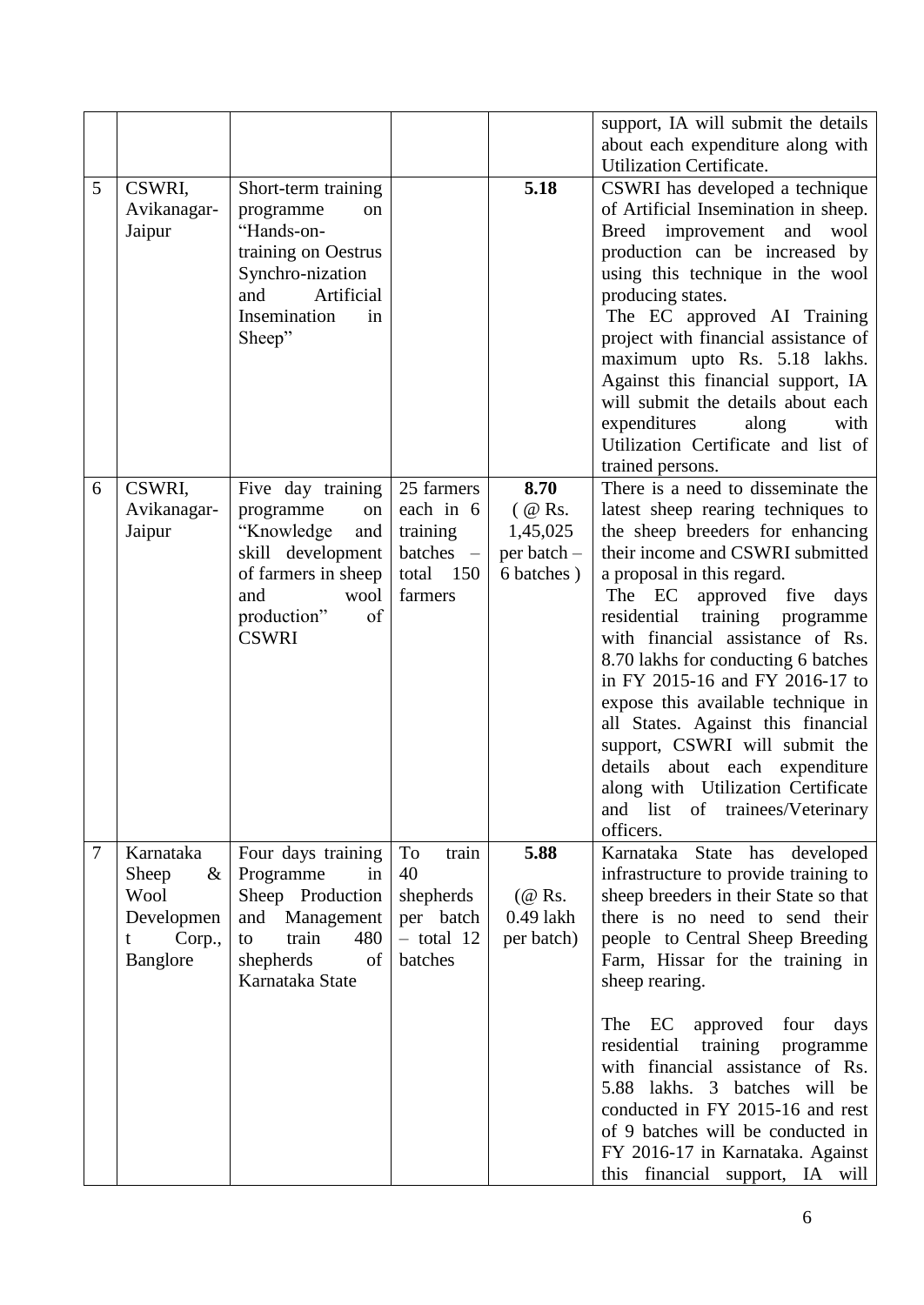|   |        |                    |           |           | submit the details about each       |  |  |  |
|---|--------|--------------------|-----------|-----------|-------------------------------------|--|--|--|
|   |        |                    |           |           | expenditure along with Utilization  |  |  |  |
|   |        |                    |           |           | Certificate and list of trainees.   |  |  |  |
| 8 | LAHDC, | Pashmina<br>Wool   | Expansion | 500       | In the approved $12th$ plan SFC for |  |  |  |
|   | Leh    | Development        | of PWDS   | (under    | wool sector under PWDS there was    |  |  |  |
|   |        | Scheme $(PWDS)$ –  | Leh<br>in | different | a component of Establishment of     |  |  |  |
|   |        | benefit 100<br>To  | areas.    | component | Multipurpose Extension Centers      |  |  |  |
|   |        | families,<br>more  |           | s of      | (MPEC) but later on in another      |  |  |  |
|   |        | Dehairing<br>Plant |           | PWDS)     | SFC it was approved to re           |  |  |  |
|   |        | and two Centres.   |           |           | appropriate the funds earmarked     |  |  |  |
|   |        |                    |           |           | under the components in the other   |  |  |  |
|   |        |                    |           |           | existing components of PWDS.        |  |  |  |
|   |        |                    |           |           | As per approved $12th$ Plan Scheme  |  |  |  |
|   |        |                    |           |           | for Pashmina wool, the EC           |  |  |  |
|   |        |                    |           |           | approved proposal of LAHDC, Leh     |  |  |  |
|   |        |                    |           |           | of total Rs. 500 lakhs. It included |  |  |  |
|   |        |                    |           |           | additional assistance of Rs. 380    |  |  |  |
|   |        |                    |           |           | lakhs for Pashmina Dehairing        |  |  |  |
|   |        |                    |           |           | Plant, Rs. 25 lakh for Fodder, Rs.  |  |  |  |
|   |        |                    |           |           | 25 lakh for Breeding Farms, Rs. 55  |  |  |  |
|   |        |                    |           |           | lakhs for Goat pens & Rs. 15 lakhs  |  |  |  |
|   |        |                    |           |           | for tents under existing/ approved  |  |  |  |
|   |        |                    |           |           | project. This amount would be       |  |  |  |
|   |        |                    |           |           | utilized in FY-2015-16 and 2016-    |  |  |  |
|   |        |                    |           |           | 17 as per availability of funds and |  |  |  |
|   |        |                    |           |           | demand of the IA.                   |  |  |  |

### **5. TO REVISE COSTS OF TWO R&D PROJECTS BEING IMPLEMENTED BY WOOL RESEARCH ASSOCIATION, THANE**

After detail discussion, EC approved revised cost of both two ongoing R&D projects of Wool Research Association excluding salary component for the remaining period of the project duration as well as continuation of project during  $12<sup>th</sup>$  Plan period, as under:

|                                     |                |               |                            |                   |              | (Rs. in lakhs)            |
|-------------------------------------|----------------|---------------|----------------------------|-------------------|--------------|---------------------------|
| <b>R&amp;D</b> Project proposal for | <b>Project</b> | <b>Fund</b>   | <b>Expendi</b>             | <b>Revised</b>    | <b>Funds</b> | Remain                    |
|                                     | $Cost -$       | under         | ture                       | Cost              | already      | ing                       |
|                                     | Origin         | <b>Salary</b> | made                       |                   | released     | grant                     |
|                                     | (for<br>al     | (Origin       | $\mathbf{by}$              |                   | to WRA       | BE                        |
|                                     | 2 years)       | al)           | <b>WRA</b>                 |                   | (in 2014)    | 2015-16                   |
|                                     |                |               |                            |                   |              |                           |
| $\&$<br>Design<br>A.                | 52.75          | 15.48         | 9.56                       | 35.87             | 17.88        | 17.99                     |
| Development of Indian               |                |               |                            |                   |              |                           |
| wool based smart textiles           | $(1st$ year    |               | (1 <sup>st</sup> )<br>year | $(2^{\text{nd}})$ |              | $(2^{\text{nd}})$<br>year |
|                                     | salary         |               | salary                     |                   |              | salary                    |

7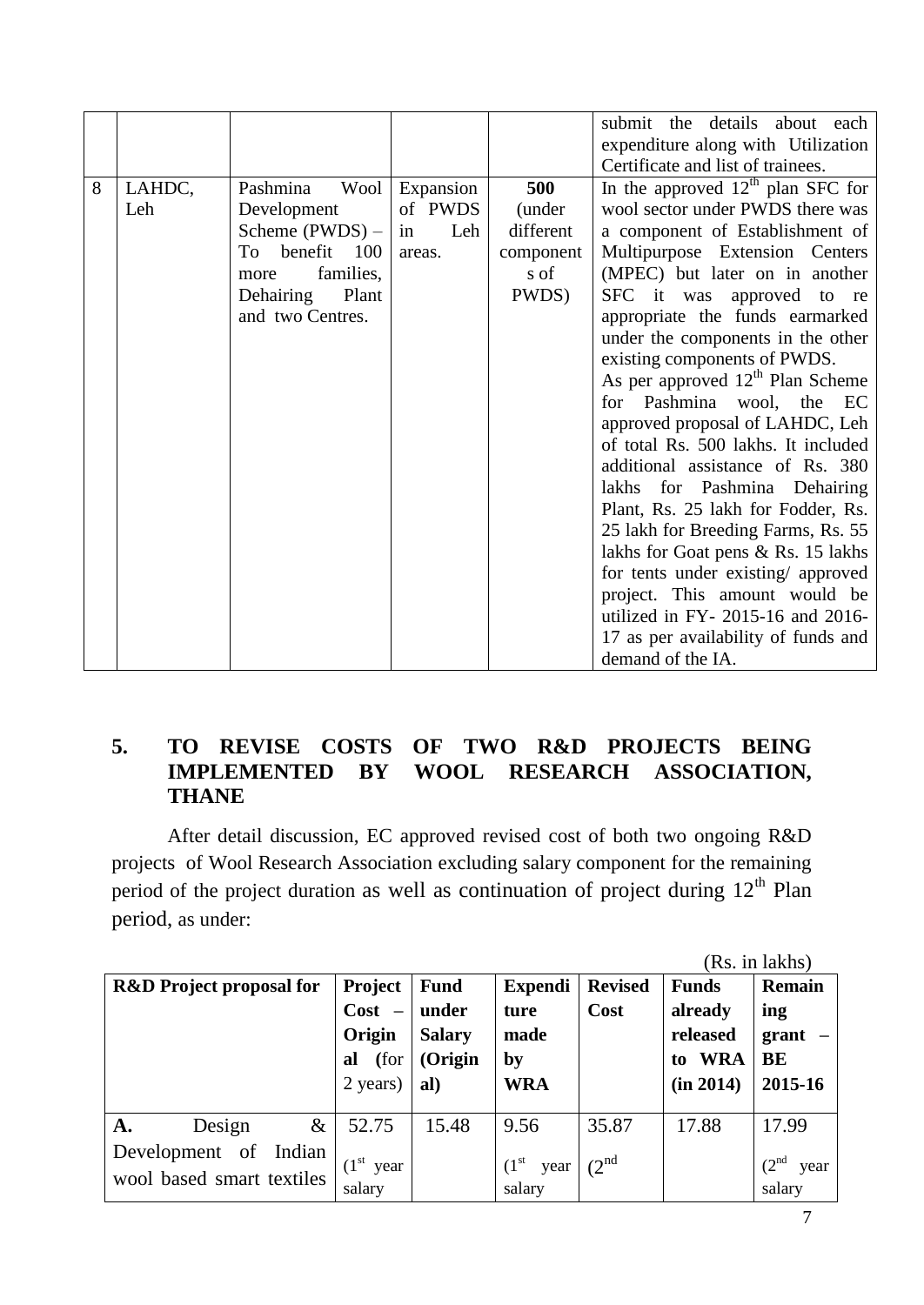| having thermoregulatory<br>properties using phase<br>change material (PCM).                                                                                                                                                       | 7.20)                                   |       | 7.20)                                   | year<br>salary<br>Nil)                               |       | Nil)                                                |
|-----------------------------------------------------------------------------------------------------------------------------------------------------------------------------------------------------------------------------------|-----------------------------------------|-------|-----------------------------------------|------------------------------------------------------|-------|-----------------------------------------------------|
| <b>B.</b> Use of Indian wool in<br>development of technical<br>textiles<br>like<br>nonwoven<br>mesh<br>for<br>moisture<br>filtration<br>management,<br>fabrics, wipe, insulating<br>mats, roof-lines,<br>sport<br>shoe liner etc. | 47.14<br>$(1st$ year<br>salary<br>9.60) | 20.64 | 12.54<br>$(1st$ year<br>salary<br>9.60) | 37.85<br>$(2^{\text{nd}})$<br>year<br>salary<br>Nil) | 12.04 | 25.81<br>(2 <sup>nd</sup><br>year<br>salary<br>Nil) |

### **6. TO NOTE PROGRESS UNDER IMPLEMENTATION OF PASHMINA WOOL DEVELOPMENT SCHEME (PWDS) AND PASHMINA PROMOTION PROGRAMME (P-3).**

EC noted the progress under implementation of PWDS as well as P-3.

### **7. CONTINUATION OF SOCIAL SECURITY SCHEME (SSS) - SHEEP BREEDERS INSURANCE SCHEME OF CWDB IMPLEMENTED BY VARIOUS STATE GOVTs. ORGANIZATIONS.**

ED, CWDB informed that LIC has reported excess utilization of Rs. 46.52 lakhs in 2014-15. As the issue of convergence of the SSS was under consideration in the Ministry, CWDB was asked to stop further payment to LIC in September 2015. Later, LIC sincerely regretted the error and wrong reporting for excess utilization. Thereafter in November, 2015, LIC has shown unutilized available amount of Rs 34,81,930/-. In December 2015, LIC has shown utilization of Rs.24,83,750/- for further insurance of 9935 shepherds @ Rs. 250/- up to 31-10-2015.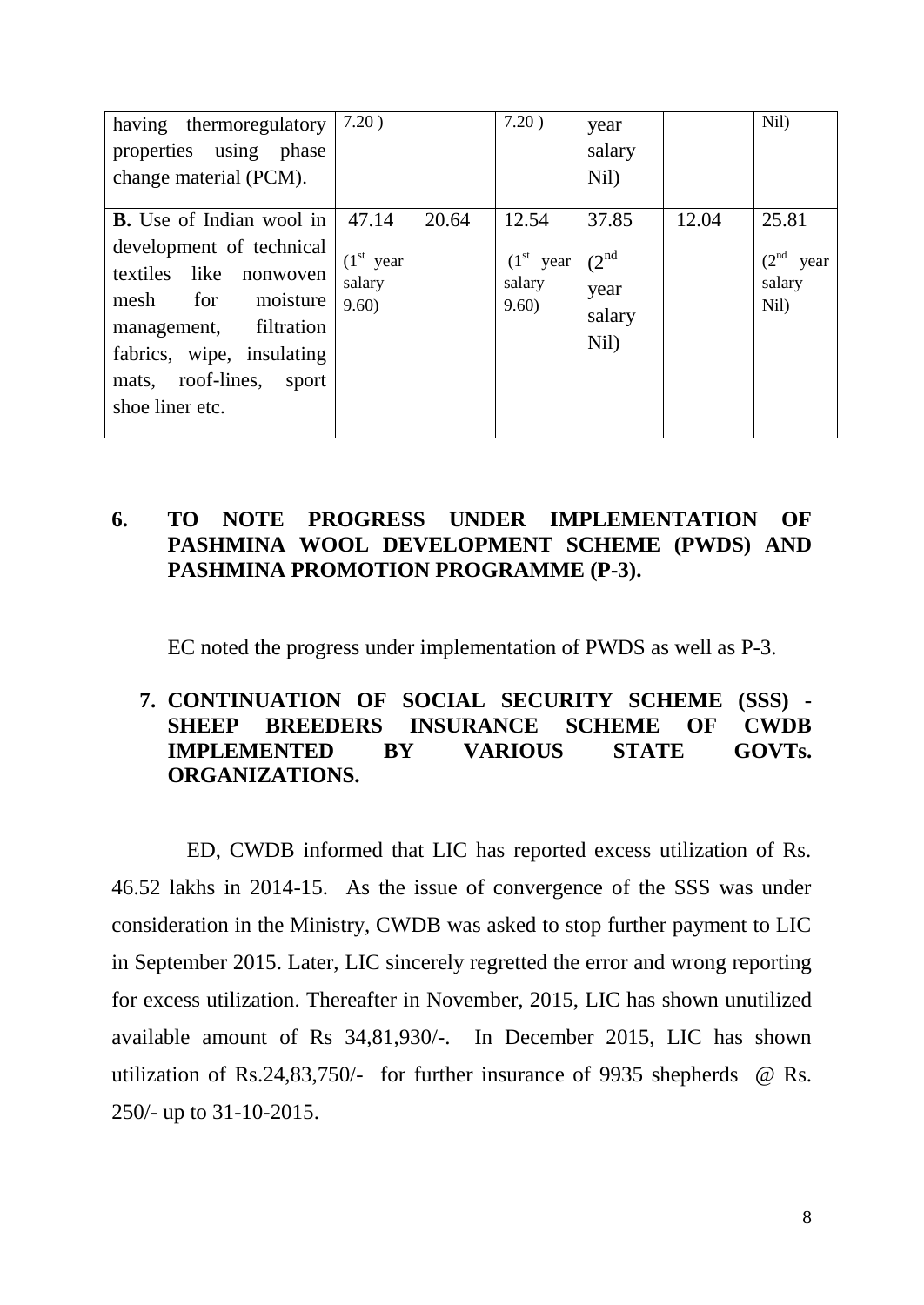It was informed that earlier the grant was stopped for further insurance due to budget constraints. In this context, the EC decided that CWDB should seek explanation from LIC that why they went ahead full throttle with the insurance when CWDB informed to stop the insurance in view of convergence of the scheme. EC decided not to spend the funds further under the scheme and LIC may be asked to refund the unspent amount lying with them. It was also decided to carry out the CAG audit of the fund utilized by LIC during  $12<sup>th</sup>$  plan.

### **8. REIMBURSEMENT OF RS. 24,65,740 TO NATIONAL SMALL INDUSTRIES CORP. LTD, (NSIC), NEW DELHI FOR PARTICIPATION IN WOOLLEN EXPO (TECHMART INDIA-2014) AT PRAGATI MAIDAN, NEW DELHI DURING 14-27 NOV.,2015.**

It was explained by CWDB that as per the approved  $12<sup>th</sup>$  Plan HRD  $\&$ Promotional Activity scheme and guidelines in which component of Woollen Expo are being organized and having provision for "the hiring charges per stall is Rs. 14,000/- but in some reputed exhibitions, higher stall charges may also be sanctioned with prior approval of the Executive Committee of the CWDB". EC has been approving these kind of Expos in the past and the then ED, CWDB approved the participation in the Expos keeping in view the approval of Expo in the past. Ministry has also conveyed the approval of ex-post-facto of total Rs. 30.68 lakhs for reimbursement under 3 Expos organized in 2014-15.

EC took note of the fact that Implementing Agency viz. National Small Industries Corporation Ltd. (NSIC) is a Govt. organization.

The EC decided to recommend ex-post- facto approval of the expo to MOT in view of past practices, and significance (well established International Annual Event at Pragati Maidan, New Delhi) of the fair.